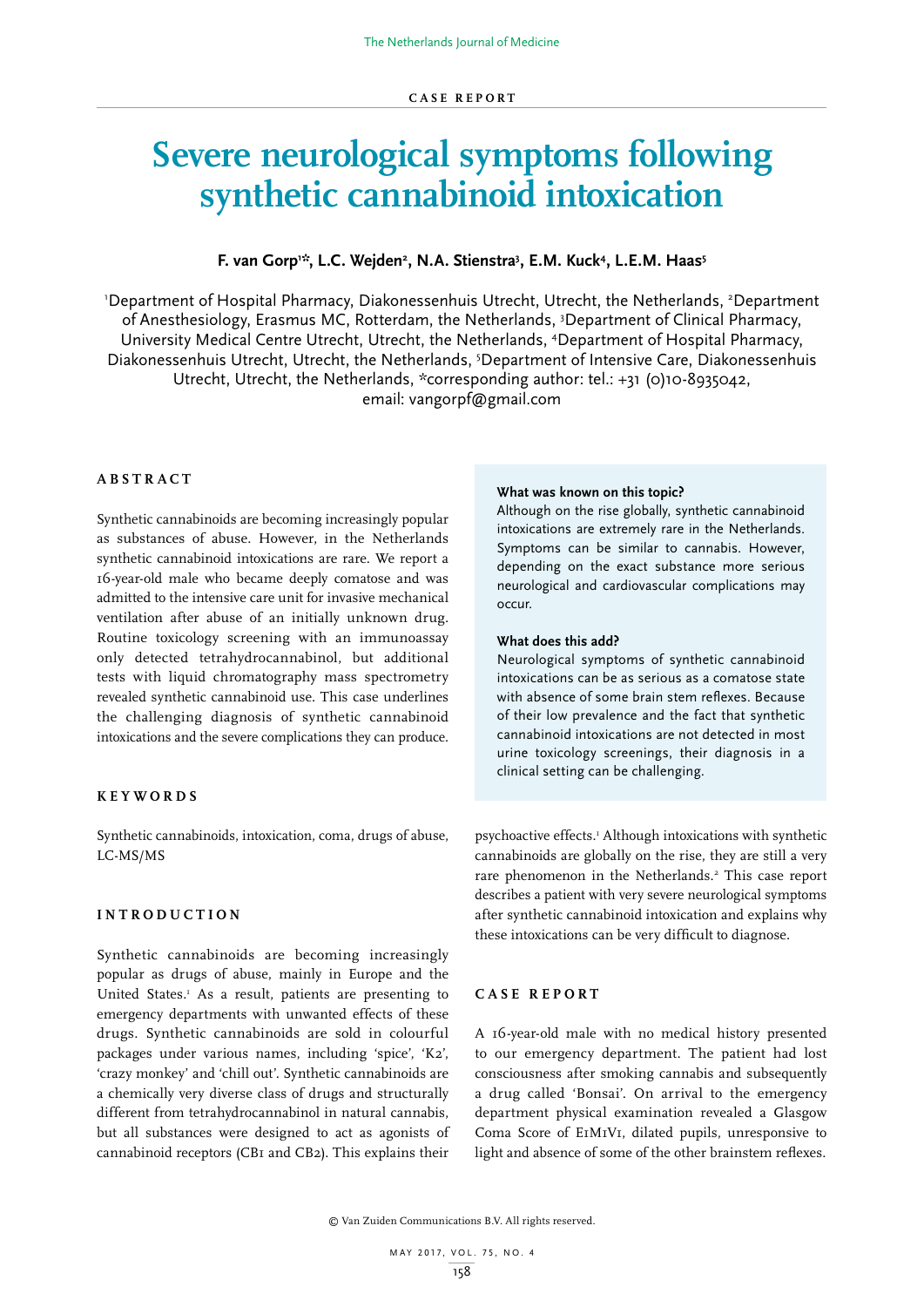Vital signs on presentation were normal except for mild tachycardia (100 beats/minute). ECG and laboratory examination showed no abnormalities. Because of persisting lack of consciousness the patient was intubated and invasive mechanical ventilation was started. A CT scan and CT angiography of the brain showed no pathological abnormalities.

A urine sample, which was obtained at admission, was positive for tetrahydrocannabinol but negative for amphetamines, barbiturates, benzodiazepines, cocaine, methadone, opioids and tricyclic antidepressants in our immunoassay testing kit. Ethanol and gamma-hydroxybutyric acid were measured in the serum, but could not be detected.

On the ICU we attempted to stop sedation. However, the patient became very agitated, so he was kept sedated overnight. The next morning sedation was successfully stopped and the patient was extubated and discharged home in good clinical condition.

After discharge, a toxicology screening of the patient's serum was obtained by liquid chromatography mass spectrometry (LC-MS/MS). The target screening method was based on the method described by Jaenicke et al.<sup>3</sup> and consisted of 32 synthetic cannabinoids. Based on the retention time and mass spectra, the presence of O-2545, a synthetic cannabinoid, was confirmed.

## **DISCUSSION**

Synthetic cannabinoids were originally developed as potential therapeutics.4 However, since the early 2000s several synthetic cannabinoids are sold online and in smart shops as legal alternatives for cannabis. In American surveys amongst selective groups (students, club visitors) both life-time and past year intake of synthetic cannabinoid was reported to be around 6-8%.<sup>5-7</sup> In the Netherlands, synthetic cannabinoid use appears to be very rare.<sup>2</sup> This may be related to the availability of high-quality cannabis without legal consequences for possession. Because of the low prevalence of synthetic cannabinoids in the Netherlands, hospital admissions due to intoxications are very rare.

In this case, testing urine for the most common drugs of abuse only revealed tetrahydrocannabinol, which was consistent with the anamnesis as the patient had smoked cannabis. However, it was unlikely that tetrahydrocannabinol produced these severe neurological symptoms, so this was not helpful for the diagnosis. A quick online search on 'Bonsai'<sup>8</sup> pointed to a possible intoxication with the benzodiazepine phenazepam. However, neither the negative benzodiazepine screening in urine nor the clinical state of the patient seemed to support this hypothesis. Furthermore, phenazepam is usually taken

orally instead of being smoked. Only after additional searching of the literature did we define the working diagnosis as synthetic cannabinoid intoxication, which was confirmed after discharge by LC-MS/MS. This underlines the diagnostic difficulties that arise because synthetic cannabinoids are not detected by the commonly used kits for screening on drugs of abuse. Fortunately, definite confirmation of synthetic cannabinoids by LC-MS/MS is usually not necessary because their use is clear from the anamnesis and treatment is aspecific and mostly supportive.

After acute synthetic cannabinoid intoxication psychoactive symptoms, such as agitation, restlessness, confusion, anxiety and psychosis, are common.9 Patients usually display physical signs that also occur with cannabis intoxication, including dilated pupils, red conjunctivae, nausea, slurred speech and sweating. Cardiovascular symptoms, such as hypertension, tachycardia and chest pain, may also be present and rarely synthetic cannabinoid intoxications can lead to myocardial infarction, kidney injury or death. Laboratory tests and electrocardiogram are generally normal and in many cases urine toxicology screens are negative for drugs other than tetrahydrocannabinol, which is often used on the same occasion. Importantly, synthetic cannabinoid use is not ruled out by negative drug screening for tetrahydrocannabinol nor confirmed by a positive tetrahydrocannabinol result.

Treatment of synthetic cannabinoid intoxication is usually supportive and determined by the order and magnitude of symptoms.10 Agitation and confusion can often be managed with reassurance and avoidance of stimulation, while benzodiazepines can be administered for more serious symptoms such as psychosis. Rarely, prolonged sedation or intubation can be necessary to prevent end-organ damage or rhabdomyolysis. Mild intoxications typically last less than eight hours.<sup>11</sup> However, clinical effects and the duration and degree of toxicity depend on the specific compound used.

In conclusion, synthetic cannabinoid intoxications are on the rise in Europe and the United States. Although they are still very rare in the Netherlands, it is quite possible that Dutch emergency departments will be increasingly confronted with synthetic cannabinoid intoxications. Symptoms can be of greater magnitude and duration compared with cannabis intoxication. This patient presented with severe neurological symptoms including absence of some brain stem reflexes. Mechanical ventilation was necessary. Diagnosis of a synthetic cannabinoid intoxication can be challenging because it is not revealed by most urine drugs of abuse kits. Confirmation is possible with LC-MS/MS, but this technique is costly and is not readily available in most cases.

Van Gorp et al. Neurological symptoms following synthetic cannabinoid intoxication.